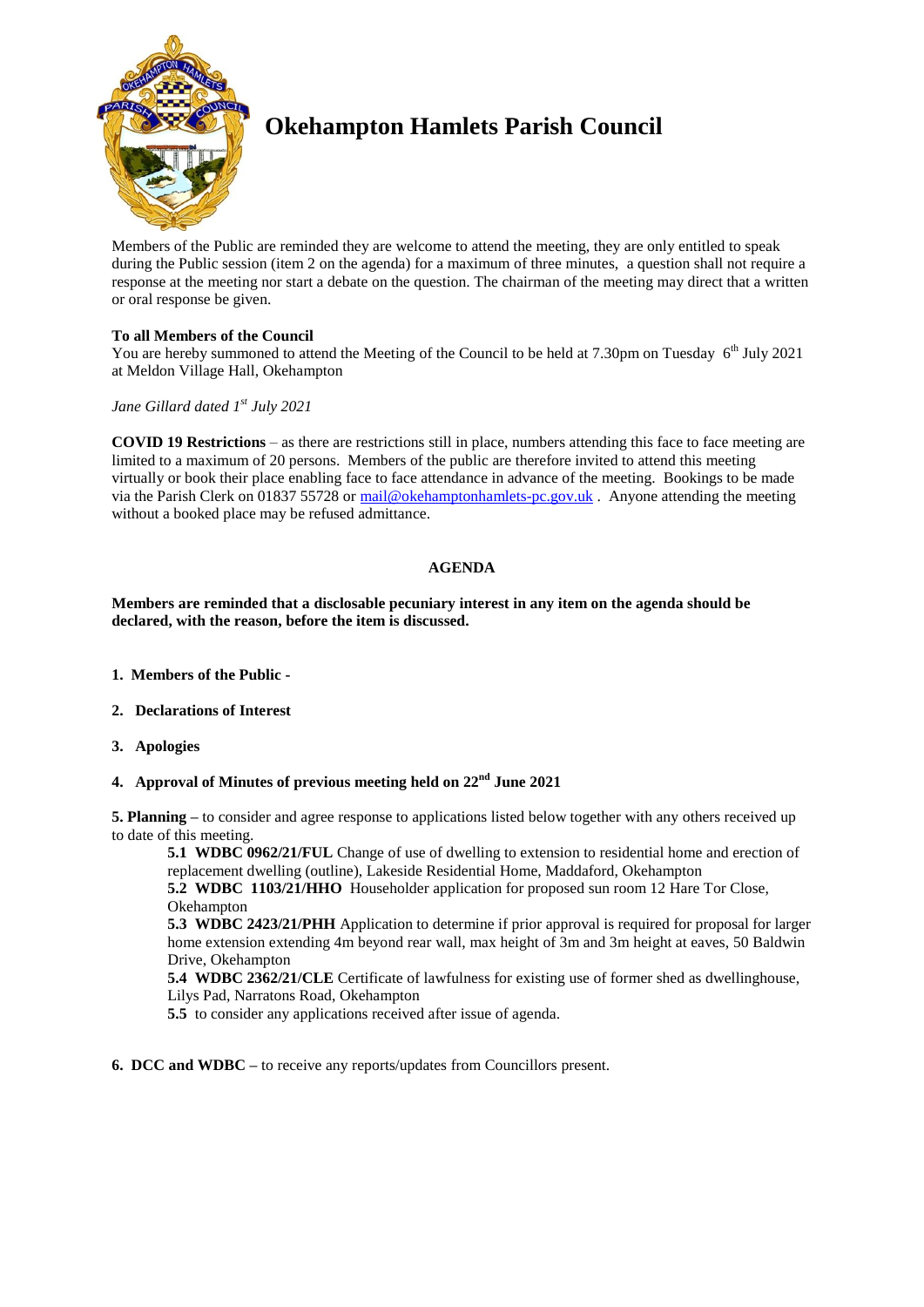## **7. Neighbourhood Planning**

7.1 to receive an update on joint Okehampton Councils including clarification and revisiting resolution incorrectly passed at meeting on  $22<sup>nd</sup>$  June 2021. Revised resolution to be considered,– '*This council supports in principle the desire of the NP Group to obtain feedback from some community members on the Group's current 'working draft plan'. However the Council requests more details from the Group on how they plan to do this together with an estimate of costs involved. The Council also requests written evidence from the NP Group that requesting this feedback has been formally agreed by the Group members and that any public communication clearly states that this exercise is not a part of the formal Consultation process. This is to avoid any confusion with members of the community.'*

## **7.2 Terms of Reference** - suggested resolution to be considered –

*It is evident that the NP Group have not been able to work within the adopted ToRs for the Working Group for some time and that a review of Terms is required. The Council requests that the Working Group members review the current ToRs and provide both Councils with an updated document that the Group feel they can work within. This revised document will then be considered by both Councils for adoption.*

## **7.3 to consider revised protocol for OHNPG expenditure** for current financial year.

7.4 to consider if any temporary changes to Councillors nominated to the Neighbourhood Planning Group are necessary (currently Cllrs Wood, Webber and Cooper), in able to ensure attendance at Virtual or Face to Face meetings.

#### **8. To receive reports from meetings attended by Parish Council representatives including** –

## **9. Correspondence**

9.1 Airband Community Liason – to consider inviting representative to future meeting.

9.2 Okehampton United Charity – to consider appointment of OHPC nominated Trustee due to expiry of term of current nominee on 19<sup>th</sup> October 2021. Nomination confirmation not required at this stage.

9.3 Dartmoor National Park Meldon Wildlife Day – to consider request towards funding for event.

9.4 Came & Co (Council's Insureres) to consider need for Cyber Crime insurance.

9.5 The Queens Platinum Jubilee  $-2^{nd}$  –5th June 2022, to consider lighting of Beacon within The Hamlets and contents of mail received from Okehampton Town Council re events.

9.6 Devon Communities – Free Digital skills training for Communities, to consider offer of holding event.

9.7 Okey Music Day – to consider grant request for £500 towards event.

9.8 Tor Support Services – to consider grant request of £500 towards providing services.

## **10. Finance and Year End audit procedures** –

## **10.1 Accounts for payment –**

| Mrs J Gillard (wages £321.22, mileage £45.45, |          |
|-----------------------------------------------|----------|
| Exp $£772.73$ , see Clerks report             | £1139.40 |
| <b>Broadbury Landcare</b>                     | £145.00  |
| Mrs M Leonard                                 | £ 75.00  |

**10.2 Internal Audit** – agree any actions to be taken including vire of funds to Reserves. Further information on Clerks Report.

**11. Code of Conduct** – to consider adoption of new LGA Code of Conduct. Further information on Clerks Report.

#### **12. Environmental issues**

12.1 Odours in East Okehampton area – to discuss recent issues and agree actions to be taken. 12.2 Abbeyford Woods Sewage Pipe – to discuss recent issues and agree actions to be taken.

## **13. Beating the Bounds** – to receive an update and discuss 2021 event

#### **14. Open Spaces.**

**14.1 Open Spaces Working Group** – to agree Terms of Reference, appoint members and agree date of first meeting.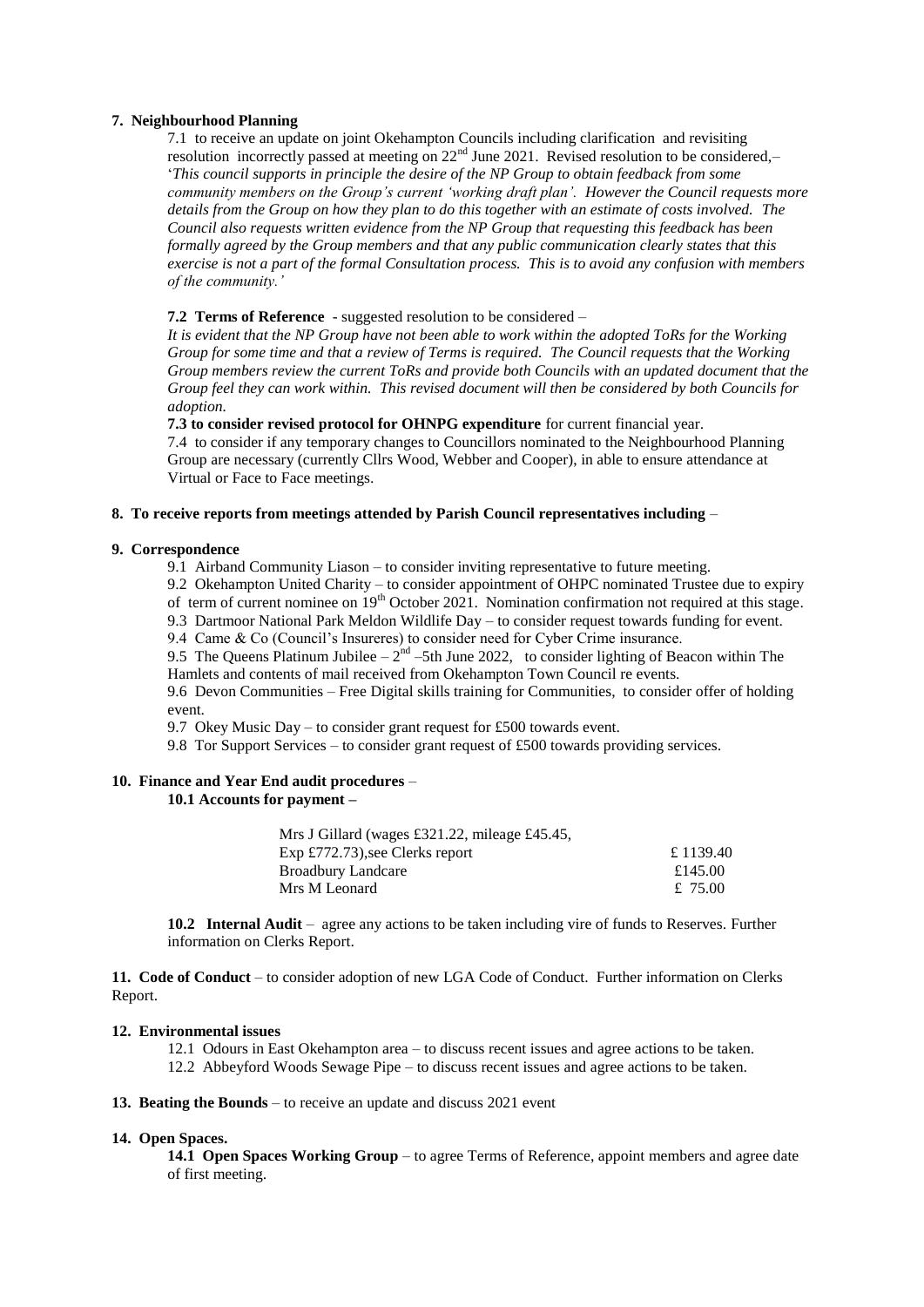**14.2** - 5 yearly Inspection of Meldon Woods and OTPLNR – to receive update on inspection **14.3 Devon Parish & Town Council Wildlife Network** Launch – to receive report from Cllr Wood on initial meeting and consider membership of organisation. **14.4 River Okement Fishing Rights –** to note rights are currently for sale

## **15. Updates on Flood Plan and Snow Plan and actions required.**

**16. Clerks Report June 2021** – Clerk to answer any questions raised by Councillors

## **PART TWO**

Items which may be taken in the absence of the press and public.

The Council is recommended to pass the following resolution:-

'Resolved that under section 1(2) of the Public Bodies (Admission to Meetings) Act 1960 that the public and press be excluded from the meeting for the following items as they involve the likely disclosure of sensitive and confidential information.'

## **17. To note current WDBC Enforcement cases list and information.**

**18. NALC National Salary Payscales** – to review payscales for Clerk for year commencing 1/4/21. Currently SCP 19, £13.24 ph.

## **19. Open Spaces**

**19.3 Security wardens** – to discuss potential requirement of engaging resources over summer months to engage with visitors to the area and to consider costs involved as advised by DNP. To also consider purchase of 'hi-viz' wear for any 'patrols' of area.

#### **20. To confirm Date and venue of next meetings**